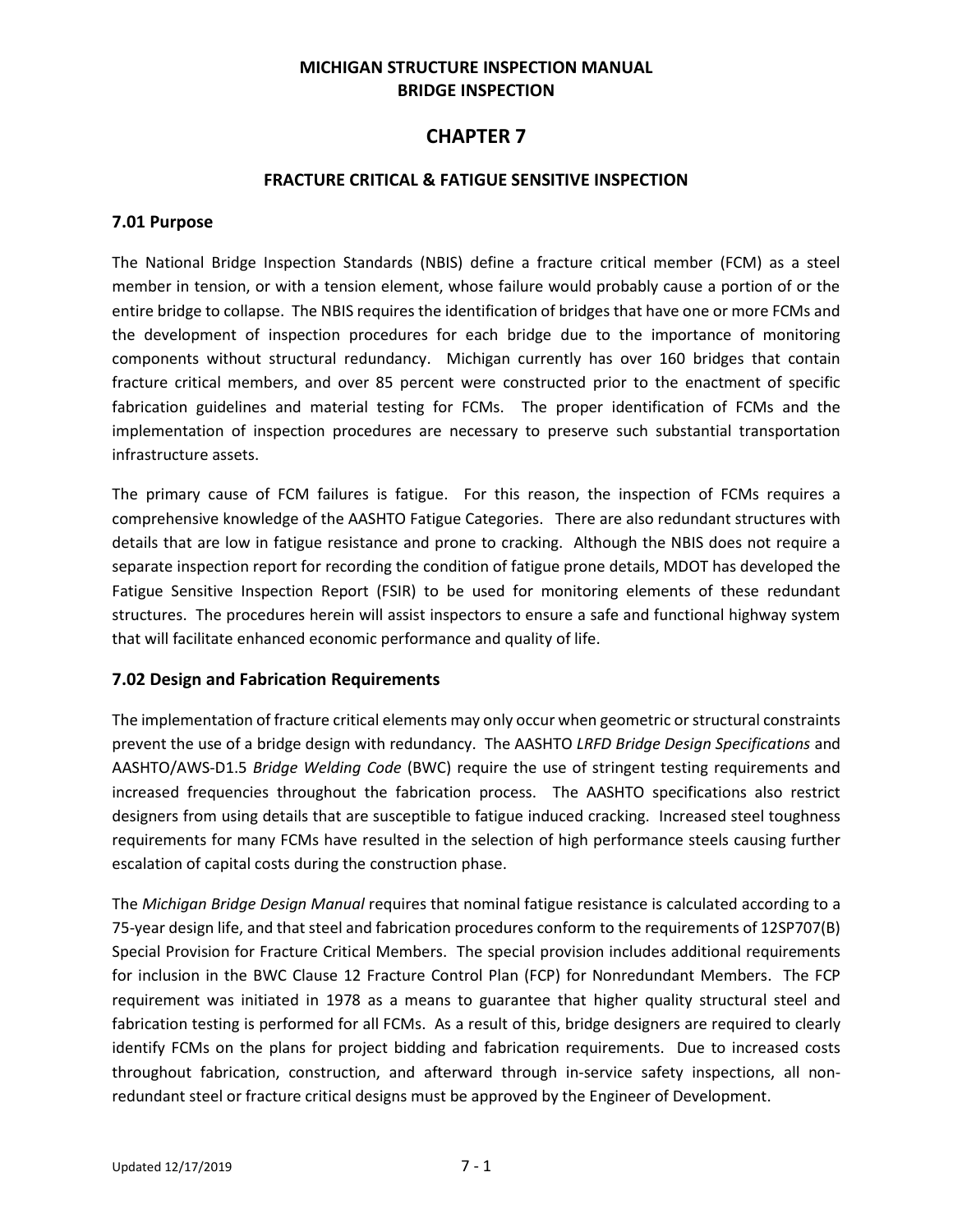#### **7.03 Fatigue Sensitive Details**

Fatigue cracking occurs due to stresses from numerous live load cycles that cause failure below a material's yield stress. The factors directly associated with the initiation and propagation of brittle or ductile fatigue cracks are related to the amount of cycles, stress range, and fatigue category. AASHTO defines the number of cycles a bridge experiences for each truck crossing according to parameters such as span length and member type that contribute to the amplification of vibrations. Stresses inherent from fabrication procedures such as welding or the dead load of the structure are deducted from the stresses caused by live loads to derive the stress range. The AASHTO Detail Categories provide a hierarchy of fatigue resistance for in-plane bending according to developed thresholds.

The fatigue sensitive details provided in Section 6.4.5 of the BIRM provide descriptions, threshold values, suspected crack initiation locations, illustrative examples, and the assigned category. The categories are assigned in order of decreasing fatigue resistance. For example, category A has a threshold of 24 ksi compared to the lowest level 2.6 ksi for E'. Since fatigue prone details exist on both redundant and nonredundant structures, the degree of inspection effort and urgency for repair will vary according to the location and type of structure. Areas that require significant attention during the inspection include the following locations:

- Details with section loss
- Triaxial constraint members that cannot flex in any direction
- Field welds and welded attachments in the tension zone
- Intermittent welds
- Intersecting welds
- Welds perpendicular to the plane of stress
- Cover plates
- Out-of-plane bending
- Abrupt variations in cross section

#### **7.04 Fatigue Sensitive Inspection Procedures**

A separate Fatigue Sensitive Inspection (FSI) is currently performed on MDOT owned bridges which are redundant and have details with low fatigue resistance. Item 92D of the Structure Inventory and Appraisal Item (SI&A) form is coded Y to denote that a fatigue sensitive inspection has been completed. Two numerical digits are also included to denote the inspection frequency in months that is determined by the team leader. Where fatigue sensitive details exist on elements that are not fracture critical they are not required to be inspected at arms-length unless the initiation of a crack, corrosion, or other defect is suspected.

#### **7.04.01 Fatigue Sensitive Inspection Procedures – Bridge Owner Responsibilities**

The bridge owner is responsible for ensuring that the bridge file is complete for each structure in their inventory. Plan sheets that provide the specific locations of the fatigue prone details are recommended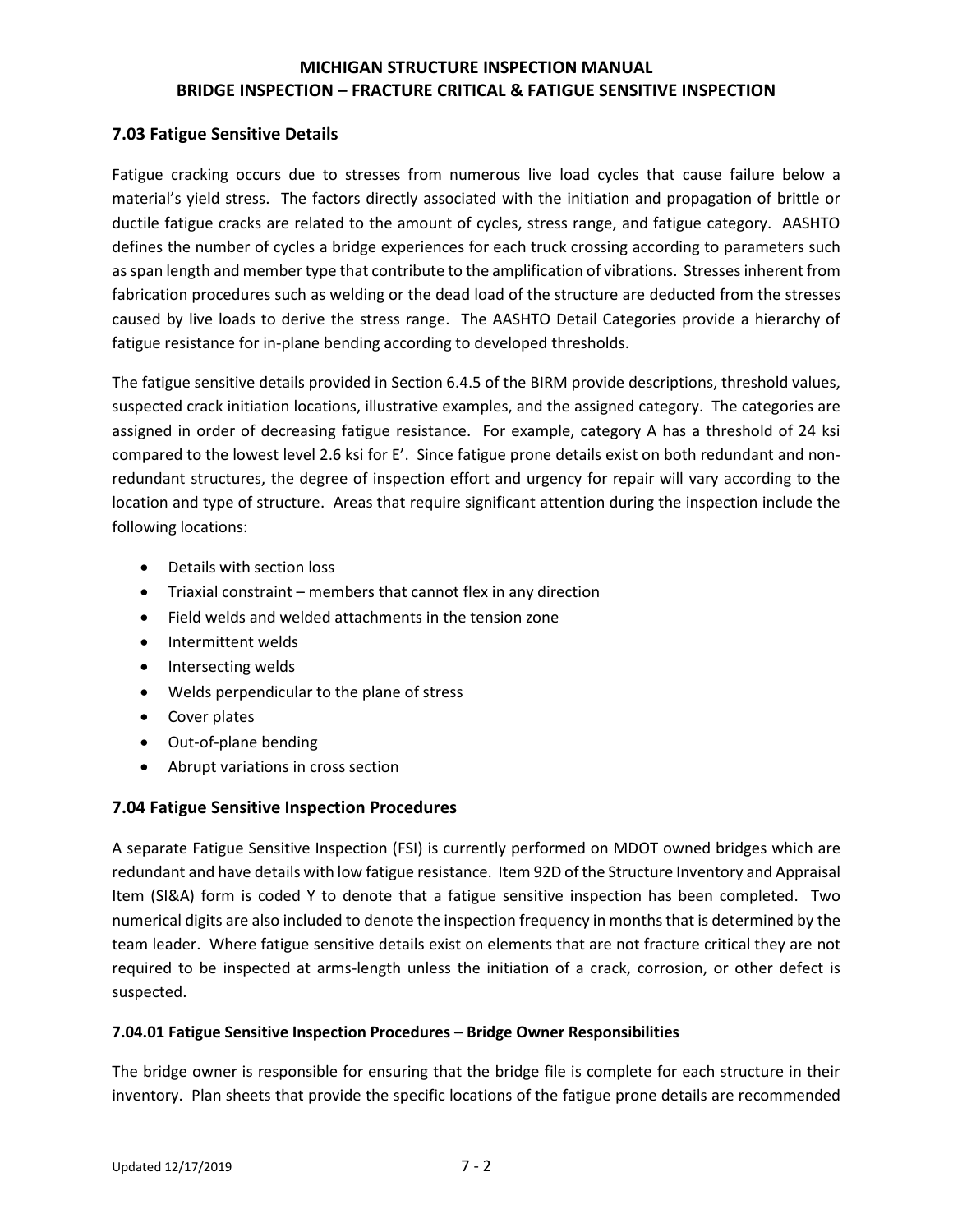to be in the file. If the team leader submits a Request for Action (RFA) for the repair, evaluation, or other act involving a fatigue prone detail then it must be reviewed by the bridge owner in a timely fashion. The urgency shall be determined on a case-by-case basis but corrective action or a plan for additional monitoring must occur within 6 months from the observation.

The bridge owner is required to assign the FSI to the team leader at least 30 days prior to the required inspection date. Although many fatigue sensitive details on redundant structures may be inspected from the ground with binoculars or other means, the bridge owner must assist the inspection team leader to facilitate an arms-length inspection when conditions warrant.

#### **7.04.02 Fatigue Sensitive Inspection Procedures – Team Leader Responsibilities**

The team leader must note the condition of the fatigue prone details and evaluate the areas of stress concentration around them for cracking, section loss, and out-of-plane distortion. The AASHTO fatigue details shall be closely examined as a guide throughout the inspection process. All cracks must be measured and quantified on the FSIR. An RFA must be submitted for structural evaluation or repair when section loss or distortion compromises the safe load capacity, or for any cracks discovered during the inspection. Fatigue prone details that exhibit section loss shall be closely examined and a detailed sketch with measurements to monitor deterioration shall be placed in the bridge file. Photos of all observed deficiencies shall be recorded.

Arrangements shall be made for inspection access equipment or other necessary NDT testing instruments, on an as-needed basis following a fatigue sensitive inspection. These may include dye-penetrant testing kits, magnetic particle, or ultrasonic testing apparatuses. The team leader should coordinate the scheduling of equipment and maintenance of traffic with the bridge owner. When a fatigue prone detail requires further inspection and represents a possible confined space, the team leader must investigate to determine whether an entry permit is required and comply with all MIOSHA requirements. The team leader should review [BA-2014-01](http://www.michigan.gov/documents/mdot/BA_2014-01_RR_Inspection_449002_7.pdf) prior to working in any railroad right-of-way.

Areas of noted deficiencies on the FSIR shall be reviewed closely to determine whether a change in condition has occurred since the previous inspection. In instances where corrosion is exacerbating the service life of an element, the cause shall be referenced and maintenance procedures implemented to protect the element. These tasks shall be incorporated in the work recommendations for the bridge owner to review. The team leader must enter the FSIR within 30 days of the field inspection.

### **7.05 Fatigue Sensitive Inspection Frequency**

The inspections of fatigue prone details on bridges that are not fracture critical are considered as an optional special inspection. Thus, FSI inspections of redundant bridges may exceed a 24 month interval because the routine inspection is performed at a frequency that meets NBIS and MDOT requirements. When conditions warrant an increased inspection frequency the team leader is responsible for adjusting the interval according to engineering judgment.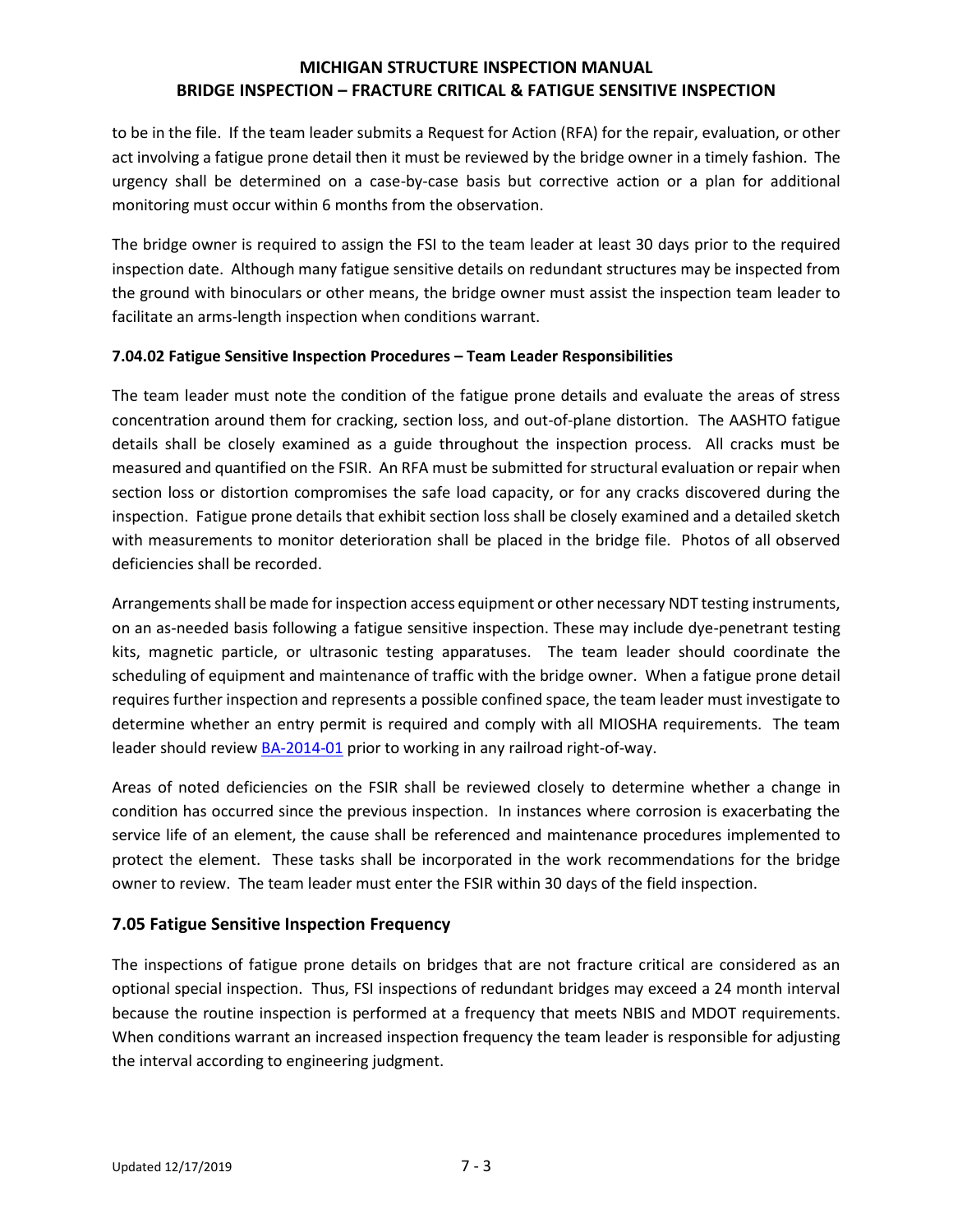### **7.06 Fracture Critical Structure Classification**

Bridges with one or more FCMs are classified as fracture critical and Item 92A of the SI&A is coded Y to include the in-depth inspection. Two numerical digits are also included to denote the inspection frequency in months that is determined by the team leader. AASHTO and the FHWA provide similar classifications of fracture critical bridge superstructures. Since a FCM must be made of steel, or less often may be composed of aluminum, Items 43A and 44A must be coded as:

- Steel Simple Spans (Code 3)
- Steel Continuous Spans (Code 4)
- Aluminum (Code 9)

MDOT structure classifications for main and approach spans that often have FCMs are expressed as Items 43B and 44B which include the following:

- Girder and Floor Beam, Non-composite Deck (Code 03)
- Deck Truss (Code 09)
- Thru and Pony Truss (Code 10)
- Deck Arch with Filled Spandrel (Code 11)
- Thru Arch (Code 12)
- Suspension (Code 13)
- Stayed Girder (Code 14)
- Movable-Lift (Code 15)
- Movable-Bascule (Code 16)
- Movable-Swing (Code 17)
- Deck Arch with Open Spandrel (Code 24)
- Thru Girder (Code 25)
- Girder and Floor Beam, Composite Deck (Code 33)

Although the structure classifications comprise many of the fracture critical bridges in the inventory, other FCMs may exist that would not be identified through an audit of the structure classification. Examples of these include pin and hanger connections on three girder systems or a steel cross girder without load path redundancy (see Figure 7.06.01). FCMs identified by the inspection team should be reviewed by a knowledgeable engineer with experience in structural steel design. The appraisal should include an indepth study to determine whether load path redundancy exists. Additional helpful information may be gathered by reviewing NCHRP Synthesis 354. If the element is confirmed fracture critical the required field of SI&A Item 92A shall be updated to include a FCM inspection.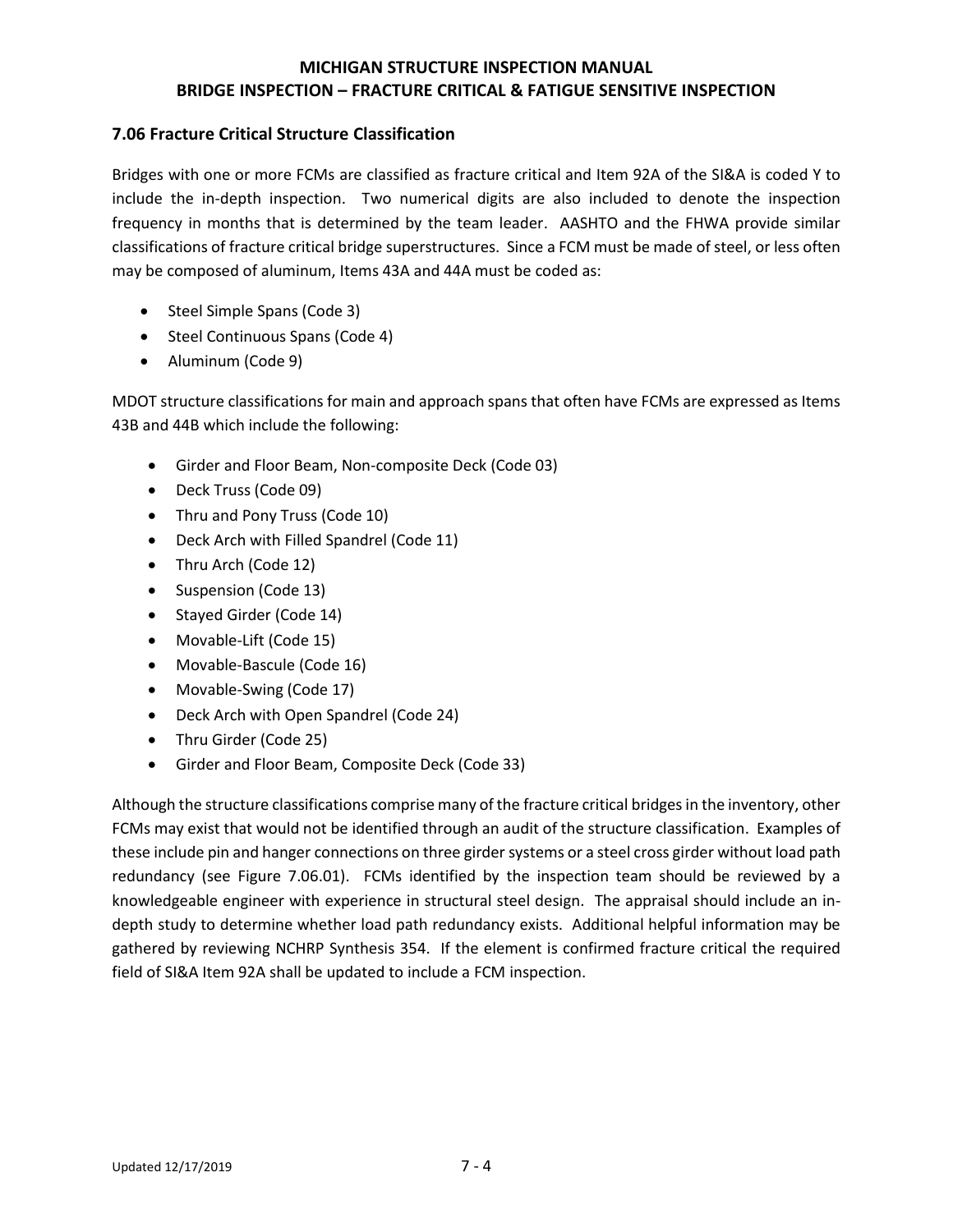

*Figure 7.06.01* Steel Cross Girder

### **7.07 FCM Inspection Procedures**

Team leaders must assess the condition of FCMs through a detailed inspection. The NBIS requires FCMs to be inspected at arms-length which often requires the use of inspection equipment and traffic control that is not normally required during a routine safety inspection. Although the restriction of lanes has a negative mobility effect, the benefits of the inspection and providing a safe transportation system cannot be understated. Though individual local agency policies vary, MDOT requires all FCMs to be maintained in Good or Fair condition.

### **7.07.01 FCM Inspection Procedures – Bridge Owner Responsibilities**

The bridge owner is responsible for ensuring that the bridge file is complete for each structure in their inventory. Bridges with FCMs require additional detailed information to be included in the file. Plan sheets that delineate FCMs for both the superstructure and substructure components must be readily accessible. These drawings should be highlighted so the elements and FCMs may be identified by the inspection team leader and quality assurance review team. When a drawing does not exist that includes designations for the FCMs the bridge owner must secure an engineer knowledgeable in structural steel design to provide a drawing for the file.

Fracture Critical Members that require immediate repair are considered a critical finding. In the event of an observed critical finding found by the team leader the bridge owner shall respond immediately to facilitate the necessary appropriate actions to protect the public.

Although it is not required by the FHWA, the bridge owner or consultant is encouraged to employ staff that has successfully passed the FHWA-NHI-130078 *Fracture Critical Inspection Techniques for Steel Bridges* course.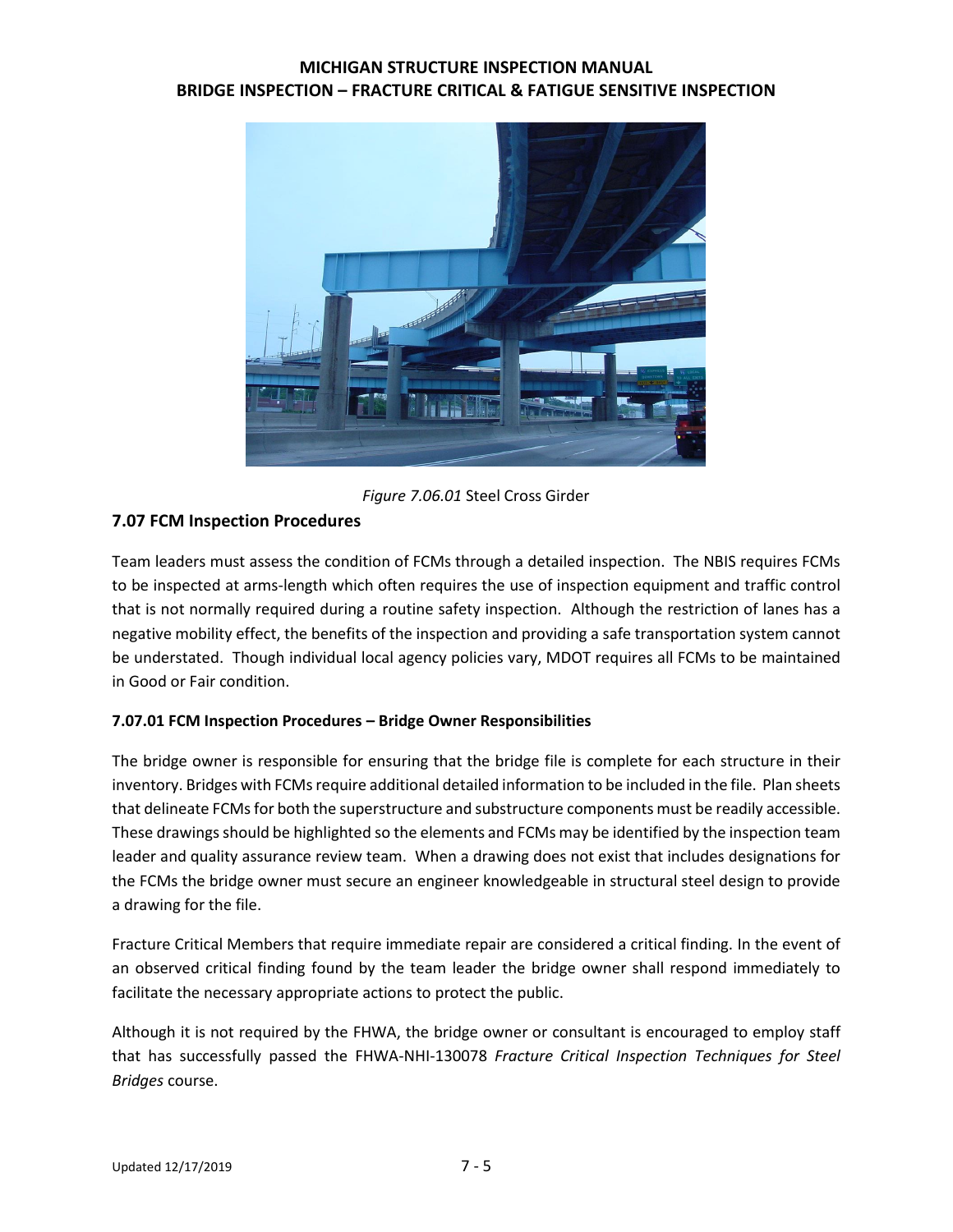The bridge owner is required to assign the FCM inspection report to the inspection team leader at least 30 days prior to the required inspection date. Preparation for the fracture critical inspection should begin earlier to prevent delays when issues are anticipated to arise regarding traffic control or equipment scheduling. Failure to perform a FCM inspection on-time will result in the agency being held in noncompliance.

Although routine safety inspections are reviewed during the quality control (QC) process, the bridge owner should review all Fracture Critical Inspection Reports (FCIR) for their inventory on an annual basis. This review should not necessarily be as detailed as a QC review, but is recommended to be performed for prioritization of preventive maintenance repairs.

#### **7.07.02 FCM Inspection Procedures – Team Leader Responsibilities**

Once an inspection has been assigned the team leader must review the bridge file to determine equipment and staffing needs. The locations of all fracture critical elements on the drawings are also to be reviewed and locations for accessibility will be considered. For MDOT owned bridges, the team leader will notify the appropriate TSC personnel of the scheduled inspection and follow accepted department or region developed guidelines. The team leader responsible for inspecting local agency bridges must coordinate the closure of lanes with the bridge owner so media releases or other measures may be completed.

Arrangements shall be made for inspection access equipment, or other necessary NDT testing instruments, on an as-needed basis prior to the inspection. These may include dye-penetrant testing kits, magnetic particle, or ultrasonic testing apparatuses. MDOT owns and operates under-bridge inspection units that may be utilized by local agencies or a consultant acting on their behalf for FCM inspections. The inspection team leader is responsible for scheduling equipment, and ensuring that all required personal protective equipment is accounted for prior to the inspection. When an FCM represents a possible confined space, the inspection team leader must investigate to determine whether an entry permit is required and comply with all MIOSHA requirements. The team leader should revie[w BA-2014-01](http://www.michigan.gov/mdot/0,1607,7-151-9625_24768_49104---,00.html) prior to working in any railroad right-of-way.

The team leader must note the condition of the FCMs and evaluate the elements for cracking, section loss, and out-of-plane distortion. The AASHTO fatigue details shall be closely examined for cracks or distortion. All cracks will be measured and quantified on the FCIR. Areas with section loss shall be closely examined and monitored. When section loss exceeds 10% a detailed sketch with measurements should be placed in the bridge file. Photos of all observed deficiencies shall be recorded. RFAs must be submitted for structural evaluation or repair when section loss or distortion compromises the safe load capacity, or for any cracks discovered during the inspection. The presence of cracks in a FCM is serious, if not critical in many instances, and may constitute a critical finding that must be reported to FHWA. Follow the critical findings procedures outlined in Chapter 10.

Areas of noted deficiency on the Fracture Critical Inspection Report (FCIR) shall be reviewed closely to determine whether the condition has declined or if any action must be taken. In instances where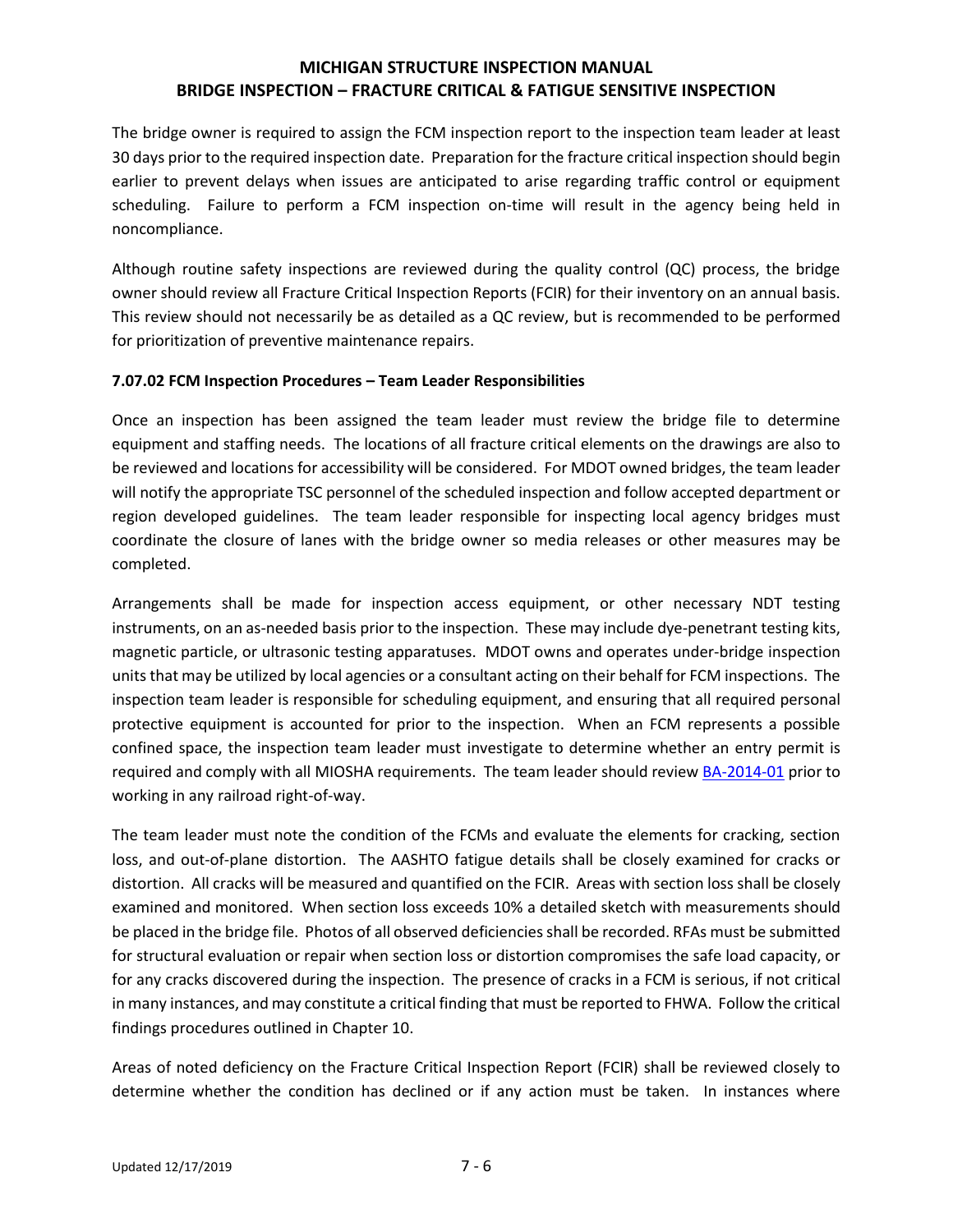corrosion is affecting the service life of an element, the cause shall be noted and maintenance procedures implemented to protect the element. These tasks shall be included in the work recommendations for the bridge owner to review.

The FCM inspection must be performed in accordance with the BIRM, MBE, and the inspection procedures provided in the FHWA-NHI-130078 participant workbook. The inspection team leader should enter the FCIR within 30 days of the field inspection.

### **7.08 Inspection Frequency**

The NBIS requires the inspection of FCMs at intervals that do not exceed 24 months. When conditions warrant an increased inspection frequency the team leader is responsible for adjusting the interval according to the MDOT *[NBI Rating Guidelines](https://www.michigan.gov/documents/mdot/BIR_Ratings_Guide_Combined_2017-10-30_606610_7.pdf)* and engineering judgment. For instances where there is one observed condition that requires additional monitoring it is recommended that the FCIR report is regularly updated by the team leader who performed the previously scheduled inspection.

### **7.09 Entering the Inspection Report**

The team leader shall submit the FCIR or FSIR using the MiBRIDGE web-based system. Once the inspector selects to add a new inspection report all of the physical and condition information located in the header will automatically generate once it has been entered following the initial routine inspection (see Figure 7.09.01). If any of the fields are blank, the team leader may correct the data but must notify the bridge owner. The FCIR is comprised of seven sections after the heading, five of which must be entered by the inspector. For this example, the FCIR will be used since the data entry process is similar for the FSIR.

| <b>STR 646</b>                                   |                                                 | <b>Information Summary and Current Status</b>               |                                                    |                                                        |  |
|--------------------------------------------------|-------------------------------------------------|-------------------------------------------------------------|----------------------------------------------------|--------------------------------------------------------|--|
| Lake<br><b>Superior</b>                          | <b>Facility</b><br>M-25                         | Latitude / Longitude<br>43.596507 / -83.894725              | <b>MDOT Structure ID</b><br>09109042000B010        | <b>Structure Condition</b><br>Fair Condition(5)        |  |
| <b>WISCONSIN</b>                                 | Feature<br>SAGINAW RI & MECHELEN DR             | Length / Width<br>854 / 67.59                               | Owner<br>MDOT Region - C and T                     |                                                        |  |
| MICHIGAN<br>Lake Erie                            | Location<br>IN BAY CITY                         | Built / Recon. / Paint / Ovly.<br>1958 / 2005 / 1993 / 2005 | <b>TSC</b><br>Bay City(4B)                         | <b>Operational Status</b><br>A Open, no restriction(A) |  |
| Оню<br>PENT<br><b>ILLINOIS</b><br><b>INDIANA</b> | <b>Region / County</b><br>Bay $(4)$ / Bay $(9)$ | Material / Design<br>3 Steel / 16 Movable-Bascule           | <b>Last NBI Inspection</b><br>9C8V<br>12/04/2013 / | <b>Scour Evaluation</b><br>3 SC - Unstable             |  |

*Figure 7.09.01* Information Summary and Current Status

The Fracture Critical, Special Inspection section includes fields for inspector name, agency/company name, inspection frequency, and inspection date (see Figure 7.09.02). The inspector's name and agency/company name are automatically generated according to the username and login information entered. The inspector may modify the monthly inspection interval by changing the previously assigned value. The date the field inspection was performed shall be selected from the auto-populating calendar.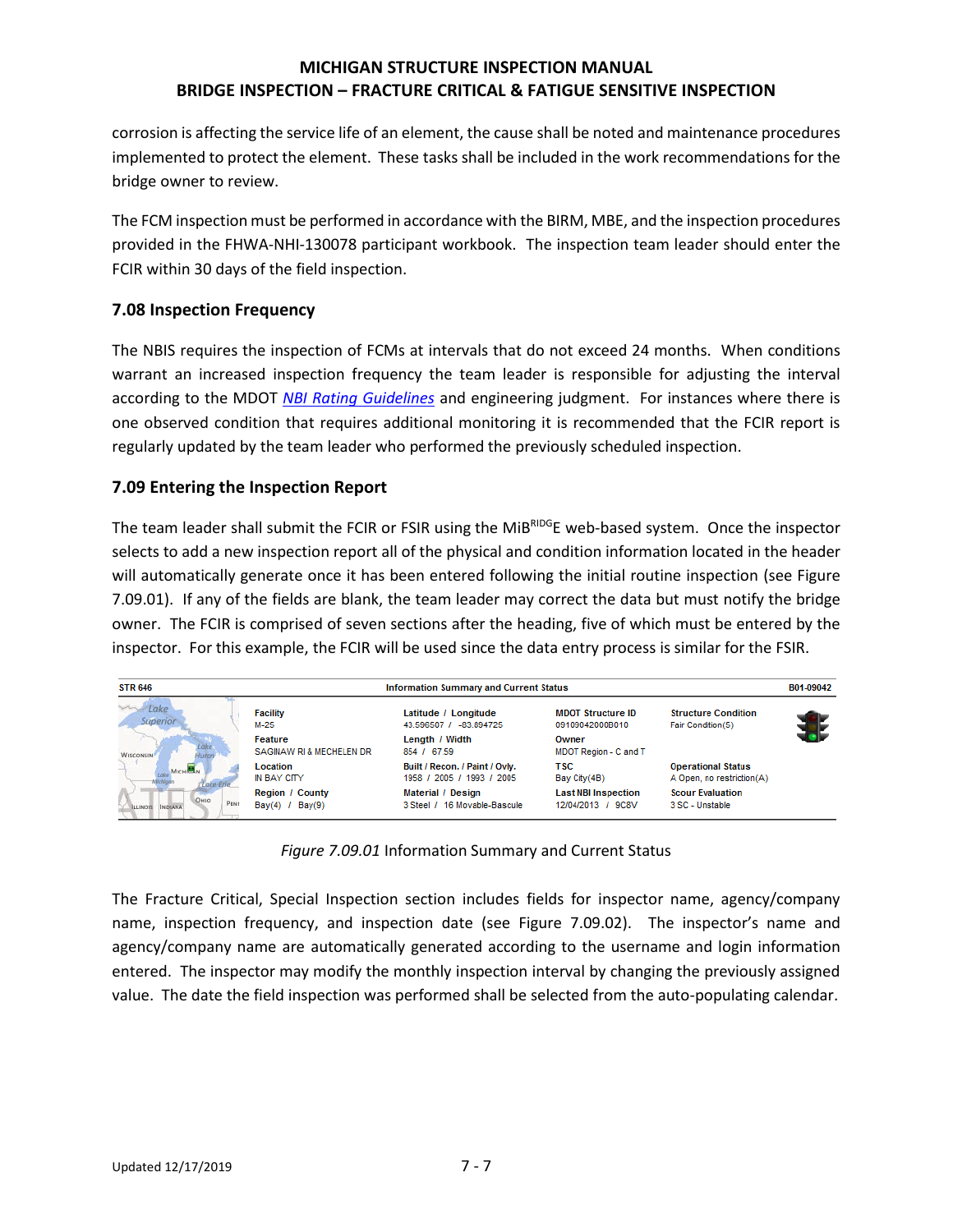| <b>FRACTURE CRITICAL, SPECIAL INSPECTION</b> |                              |               | <b>BMTN-TEST - 26HE</b> |
|----------------------------------------------|------------------------------|---------------|-------------------------|
| <b>Inspector Name</b>                        | <b>Agency / Company Name</b> | * Insp. Freq. | ★ Insp. Date            |
| MDOT Bridge Inspector                        | <b>MDOT Bridge Inspector</b> | 12            | ▦                       |

*Figure 7.09.02* Fracture Critical, Special Inspection section

The Inspection Procedures field is provided for bridge specific procedures and instances where a unique comment is required to facilitate the inspection (see Figure 7.09.03). **All FCM inspections performed after October 31, 2014 must include bridge specific procedures for the inspection.** The following is an example of the content that may be included in the FCM inspection procedure section:

- 1. Review bridge file prior to the inspection for outstanding RFAs or significant correspondence.
- 2. Review the highlighted plan sheet(s) that denote FCM locations.
- 3. Review previous FCIR for previous areas of deterioration or elements on plan sheet that are not listed.
- 4. Identify recommended NDT testing locations and provide the suggested frequency.
- 5. Identify factors or characteristics that may impede the inspection.
- 6. Inspect elements listed in Fracture Critical Elements section.

The inspector may also include any relevant information relating to traffic control, access, or any other details that will aid future inspections that are not already encompassed in the report. The Fracture Critical Elements section is intended to provide the specific elements and location(s) that the inspector must observe for signs of deterioration.

| * INSPECTION PROCEDURES<br><b>Prev. Comment</b>                           |    |
|---------------------------------------------------------------------------|----|
| 1. Review bridge file for outstanding RFAs or significant correspondence. |    |
| 2. Review drawings with designated FCM.                                   |    |
| 3. Review elements listed on previous FCIR.                               | E  |
| 4. UT pins every 36 months. (Last test 5/12/2012)                         |    |
| 5. Locked gate preventing access at Span 1. Contact DPW for access.       | v. |

#### *Figure 7.09.03* Inspection Procedures section

The Span Configuration information can be reviewed in  $MiB<sup>RDO</sup>E$  by clicking on the SI&A tab and will be identified on the printed report as a hard copy or to portable document format (see Figure 7.09.04). This area is intended to assist those reviewing the report to view the structure classification, quantity of spans, and the amount of lanes on the bridge without having to reference the SI&A report.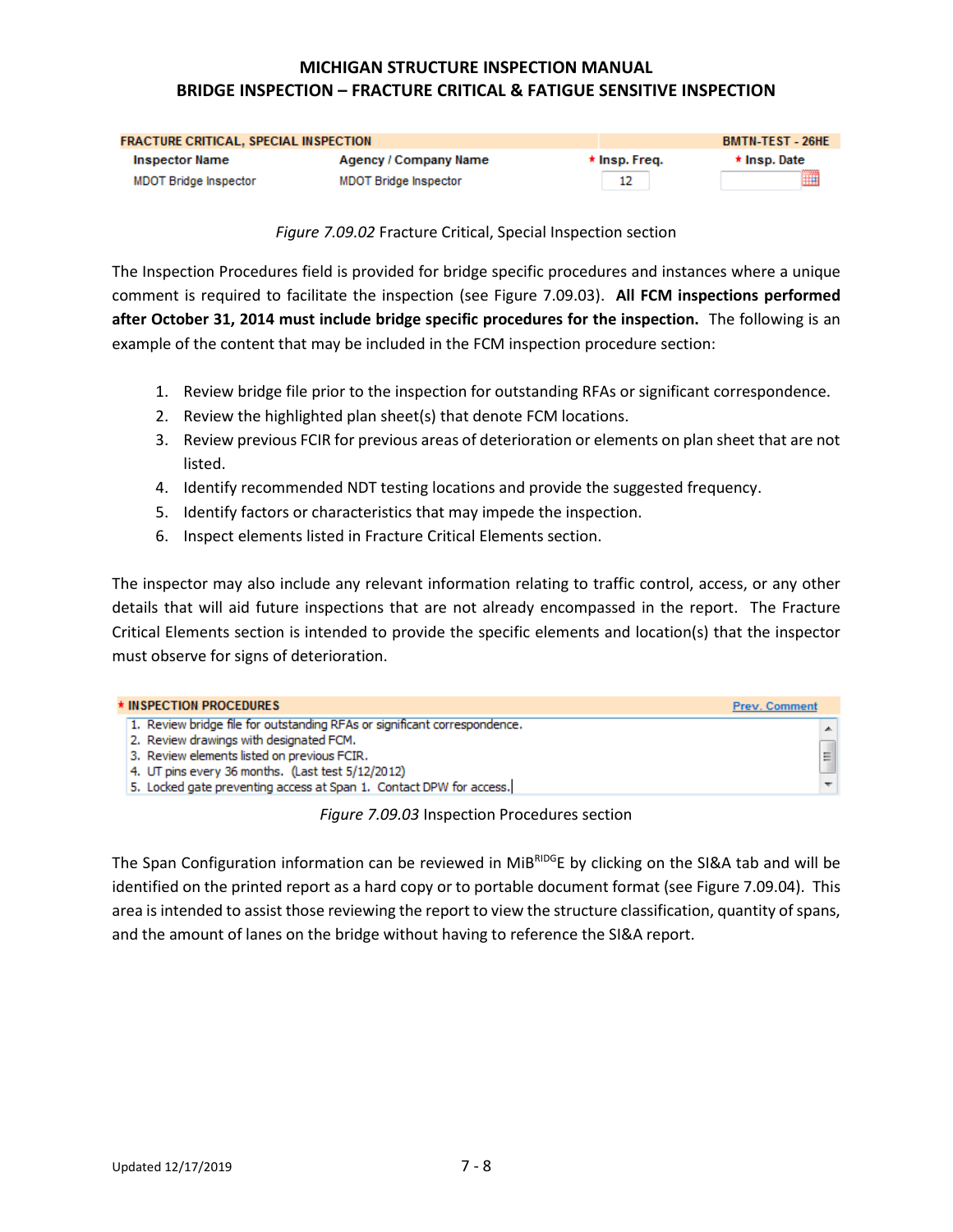| <b>SPAN CONFIGURATION</b>       |                     |                                  |                        |
|---------------------------------|---------------------|----------------------------------|------------------------|
| <b>Bridge Type</b>              | 16 Movable- Bascule | <b>Appr Span Type</b>            | 03 Gir-Flr Bm Non Comp |
| <b>Main Span</b>                | N                   | Appr Span                        | 3 Steel                |
| # of Main Spans                 |                     | # of Appr Span                   | 6                      |
| Lanes On                        | 4                   | <b>Lanes Under</b>               |                        |
| 47L-Left Horizontal Clear (ft)  | 0.0                 | 47R-Right Horizontal Clear (ft)  | 39.7                   |
| 54B-Left Underclearance (ft in) | 0 ft. 0 in.         | 54D-Right Underclearance (ft in) | 15 ft. 5 in.           |

#### *Figure 7.09.04* Span Configuration section

The NBIS Ratings and comments for the stringer (Item 59 Superstructure) and paint are automatically transferred from the BSIR in the fourth section on the printed report (see Figure 7.09.05). The rating and comments recorded during the routine inspection reflect the general overall condition of the superstructure for this element. The paint rating is also included as a means to increase awareness of the coating system protecting the FCMs.

#### **NBIS RATINGS & COMMENTS (Latest Inspection Ratings Transferred from BSIR)**

| Stringer<br>(SIA-59): | Built up members are in good condition overall. Paint peeling in a few areas, some minor rust at beam ends. Pack<br>rust forming between built up vertical stiffeners over piers. Some distorting of plates. |
|-----------------------|--------------------------------------------------------------------------------------------------------------------------------------------------------------------------------------------------------------|
| Paint<br>(SIA-59A):   | 6 Paint is peeling in a few areas, good condition overall.                                                                                                                                                   |

#### *Figure 7.09.05* NBIS Ratings & Comments

Three columns are included in the Fracture Critical Elements section that includes fields for the inspector to select the type of element, describe the location, and provide descriptive comments regarding the condition (see Figure 7.09.06). The fracture critical elements list box includes a choice of the following items:

- Tension Areas of Main Girder
- Floor Beam Connections
- Floor Beams Spaced Greater than 14 Feet
- Pin and Hangers
- Cables
- Truss Chords and Diagonals
- Steel Cross Girder
- Steel Column
- Tack Welds
- Electro Slag Welds
- Short Cover Plates
- Type 1 Gusset (see Figure 7.09.07)
- Type 2A Gusset (see Figure 7.09.08)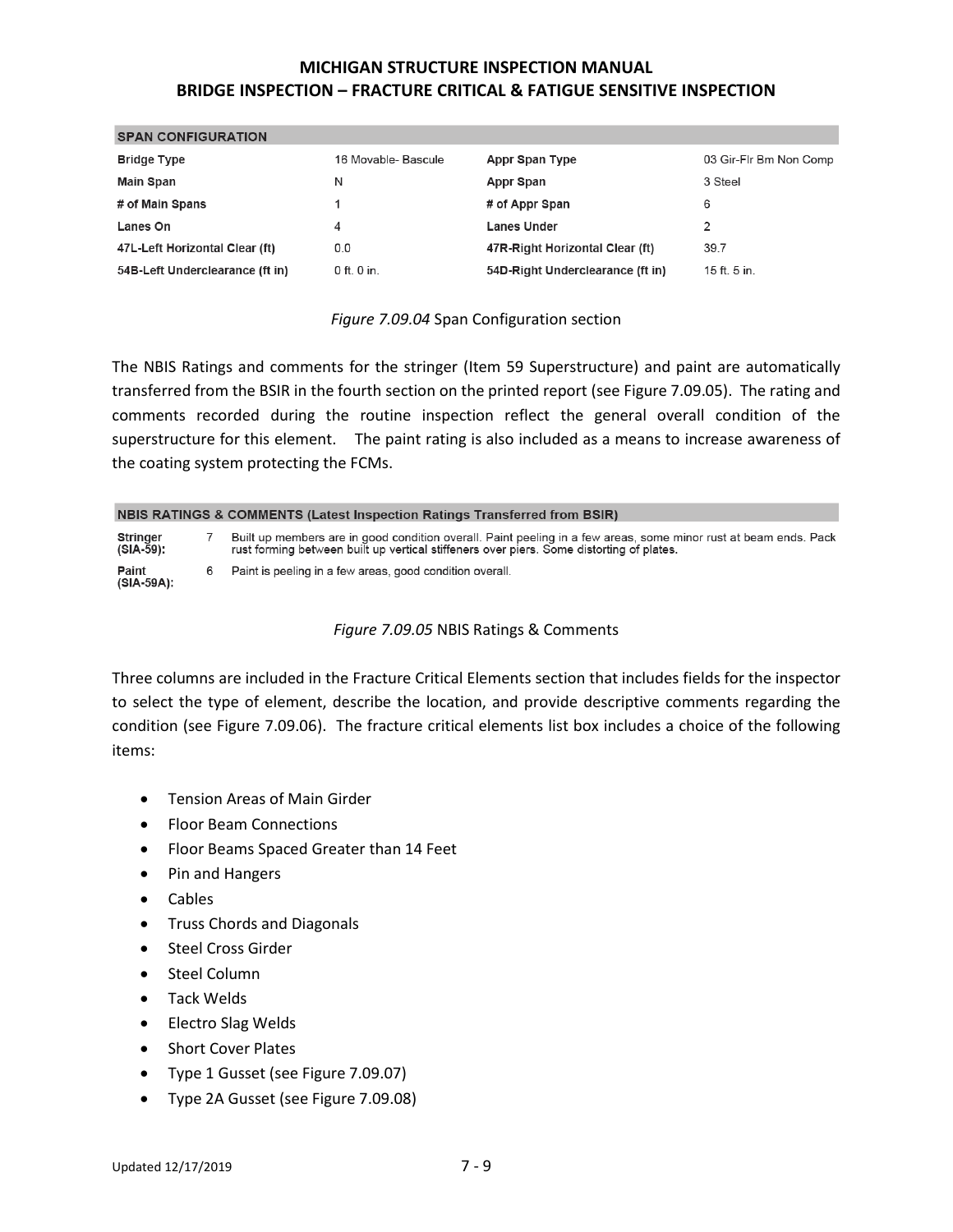- Type 3 Gusset
- Cantilever Seat
- Tie Girder
- Suspension Hanger
- Gusset Plate Truss
- Other

The location should identify the span with additional details provided so the element may be located during the next inspection. Ratings are to be assigned in the comments section as Good, Fair, Poor, Serious, and Critical according to the MDOT NBI Rating Guidelines. Any FCM that israted Serious or Critical requires immediate bridge closure until repairs are performed. All FCIRs require a comment to be provided to describe the general condition of each element regardless of the rating.

| <b>FRACTURE CRITICAL ELEMENTS</b> |                                                       |                                                                                                                                                                                                                                                                                                                                       |  |  |  |
|-----------------------------------|-------------------------------------------------------|---------------------------------------------------------------------------------------------------------------------------------------------------------------------------------------------------------------------------------------------------------------------------------------------------------------------------------------|--|--|--|
| <b>FC Element</b>                 | <b>Location</b>                                       | <b>Comments</b>                                                                                                                                                                                                                                                                                                                       |  |  |  |
| Tension Areas of Main<br>Girder   | Spans 2, 4, 5 &6 Lower Flange,<br>Span 3 Bascule Span | (10) - Good Conditon - Spans 2, 4-6 have areas of light<br>티<br>corrosion along the bottom flange. Span 3 (Bascule Span)<br>has numerous areas of plated repairs over section loss.<br>There are several repairs to the vertical web stiffeners<br>where there was heavy section loss. Snan 3, W Bascule, N                           |  |  |  |
| Floor Beams (Spa > 14?)           | Spans 2-6, Stringers are simply<br>supported on FB's  | (10) - Good, Light areas of corrosion along flanges and near<br>connections.                                                                                                                                                                                                                                                          |  |  |  |
| <b>Steel Cross Girder</b>         | at P1 and P6, supporting Spans 1<br>and Span 7.       | (09) - Good Condtion - There is a steel built up cross girder<br>▲<br>$\equiv$<br>about P1 and P6. This girder is attached to the ends of the<br>Main Girders for the adjacent spans. Note Bearings for<br>Stringers on top of Cross Girder are tilted towards the river.<br>Bearing 8S shove cross girder at n6 has daylight between |  |  |  |

*Figure 7.09.06* Fracture Critical Elements section



*Figure 7.09.07* Type 1 Gusset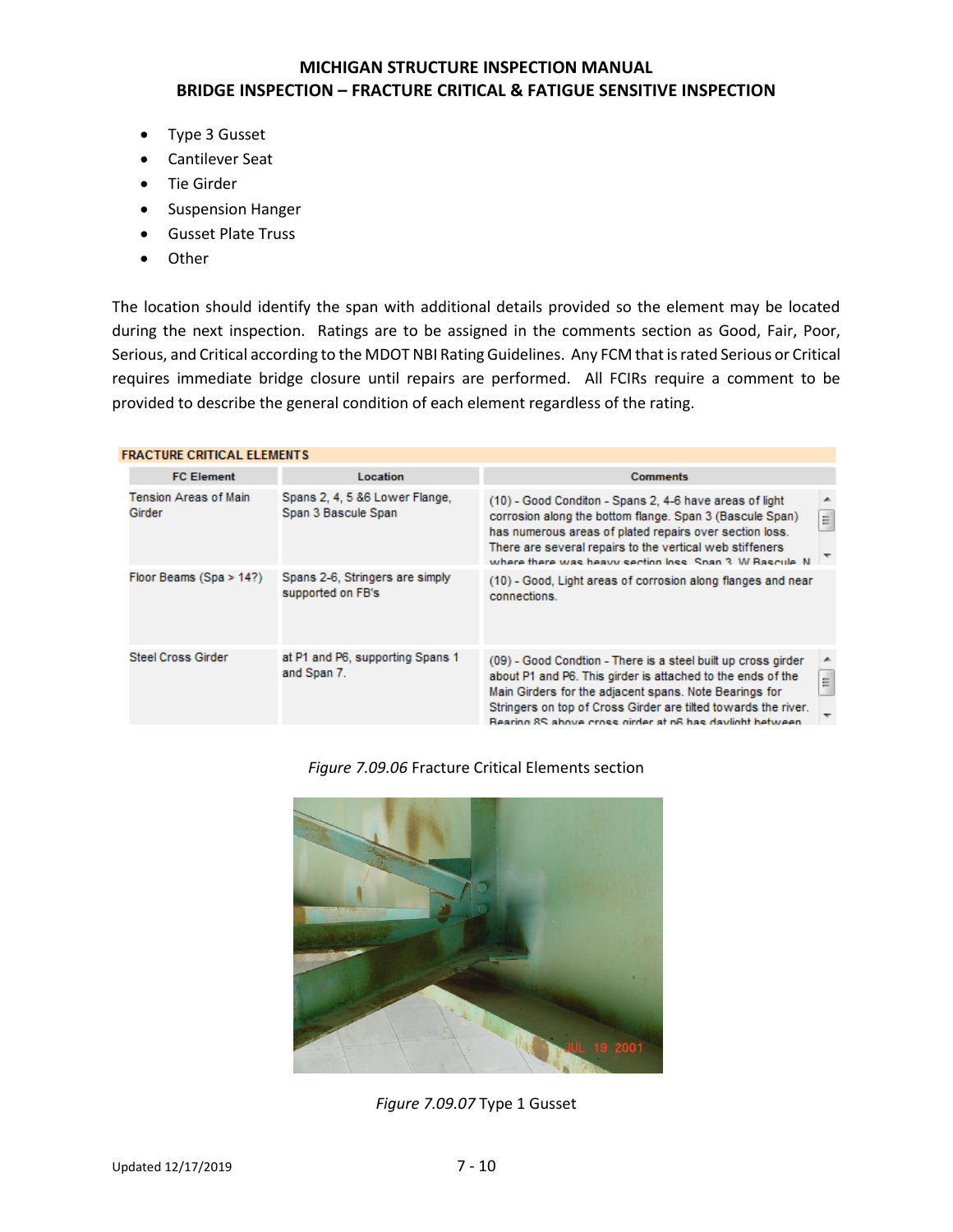

*Figure 7.09.08* Type 2A Gusset

The Miscellaneous Field Notes section allows the team leader performing the fracture critical inspection to note observations concerning non-fracture critical members (see Figure 7.09.09). The inspector must also note traffic control, special equipment, or if photographs were taken. Most FCM inspections will require traffic control and equipment such as a bucket truck or under-bridge inspection unit for an armslength inspection. The comments field allows the inspector to provide additional details. The photographs radio button should only be selected no for an extenuating circumstance that must be noted in the section.

|                           | MISCELLANEOUS FIELD NOTES (Non-FC Members) |                  |              |  |
|---------------------------|--------------------------------------------|------------------|--------------|--|
|                           |                                            |                  |              |  |
| <b>Traffic Control:</b>   | Yes                                        | <b>Comments:</b> | Lane Closure |  |
| <b>Special Equipment:</b> | 4 Reach All                                | <b>Comments:</b> |              |  |
| Photographs?              | Yes.                                       |                  |              |  |

*Figure 7.09.09* Miscellaneous Field Notes section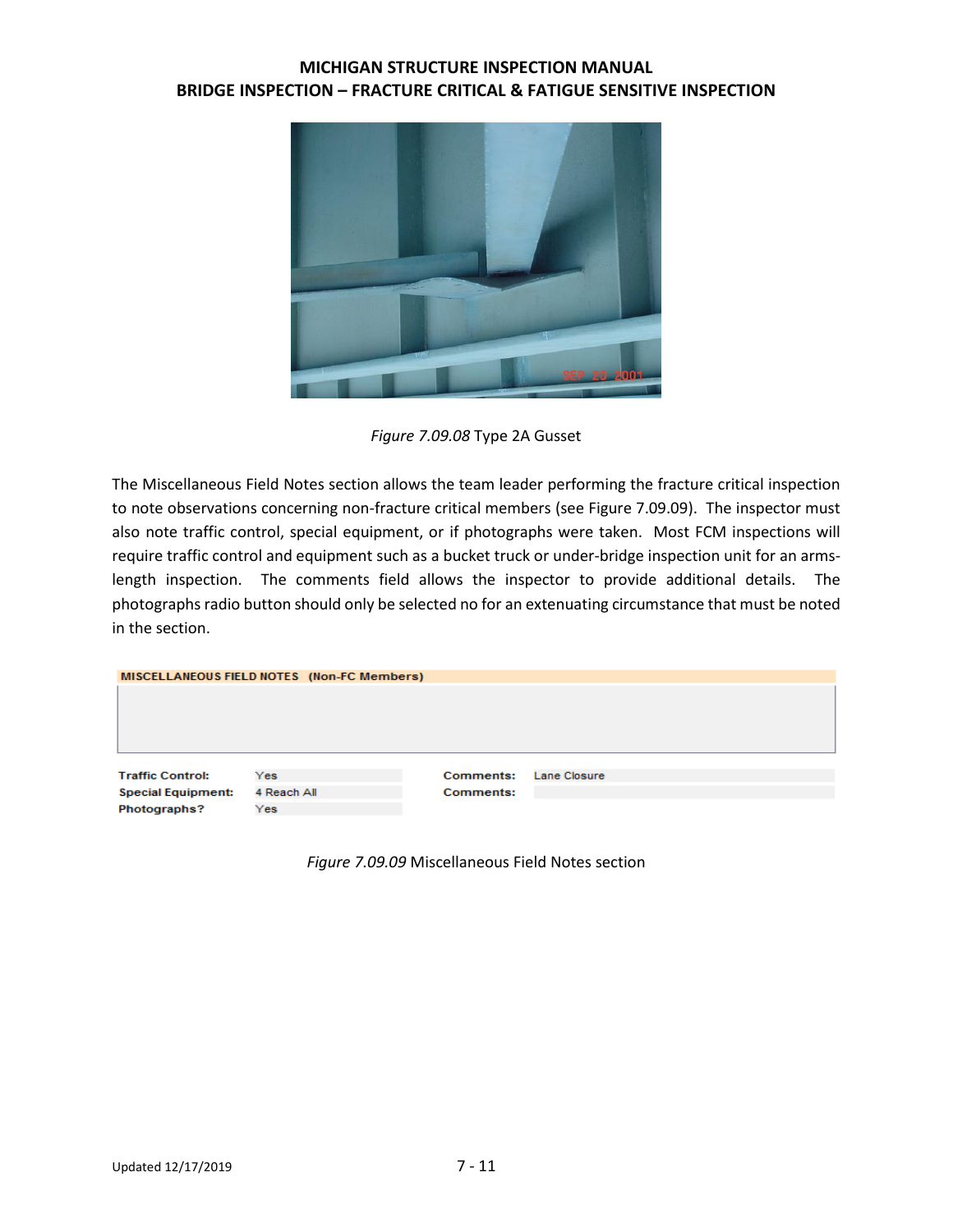| RECOMMENDATIONS & ACTION ITEMS (Click on Add to add Recommendations) Add Recommendation |                      |                                                                                                                                                 |                                         |   |  |
|-----------------------------------------------------------------------------------------|----------------------|-------------------------------------------------------------------------------------------------------------------------------------------------|-----------------------------------------|---|--|
| * Recommendation Type                                                                   |                      | * Priority                                                                                                                                      | <b>Description</b>                      |   |  |
| <b>Steel Repairs</b>                                                                    |                      | Arrest crack in Span 2 FB3 originating at top of east<br>High<br>$\overline{\phantom{a}}$<br>connection bracket. Bridge owner contacted and RFA |                                         |   |  |
| Remove Recommendation                                                                   |                      |                                                                                                                                                 | submitted.                              |   |  |
| Other-Superstr                                                                          | Medium $\rightarrow$ |                                                                                                                                                 | Replace leaking strip seal gland at P1. |   |  |
|                                                                                         |                      |                                                                                                                                                 |                                         | 业 |  |
| Remove Recommendation                                                                   |                      |                                                                                                                                                 |                                         |   |  |
|                                                                                         |                      |                                                                                                                                                 | Save                                    |   |  |

*Figure 7.09.10* Recommendations & Action Items section

The Recommendations and Action Items include three columns for recommendation type, priority, and description (see Figure 7.09.10). This section should not be construed as a replacement for the RFA form which is needed any time action must occur prior to the next inspection. However, the information must be reviewed on annual basis by the bridge owner to prioritize maintenance and rehabilitation activities. The recommendation types include:

- Clean and Paint
- Steel Repairs
- Load Analysis
- Bridge Washing
- Grease Machinery & Preventive Maintenance
- Electrical Repair
- Mechanical Repair
- Non-Destructive Testing
- Joint Repair
- Pressure Relief Joint
- Joint Replacement
- Bearing Repair
- Other Superstructure
- Other Substructure
- Other Miscellaneous

The priority of high, medium, or low should be assigned for each recommendation. A description of the activity should also be added to the adjacent comment field to provide the location or other specific details. The description should include any pertinent information to assist the maintenance staff performing the repairs.

#### **7.10 FCM Preservation**

Preservation of FCMs is vital to ensure the long-term stability and safety of Michigan's bridges. MDOT bridge staff clean all bascule bridges twice each year and coordinates the pre-inspection cleaning with the